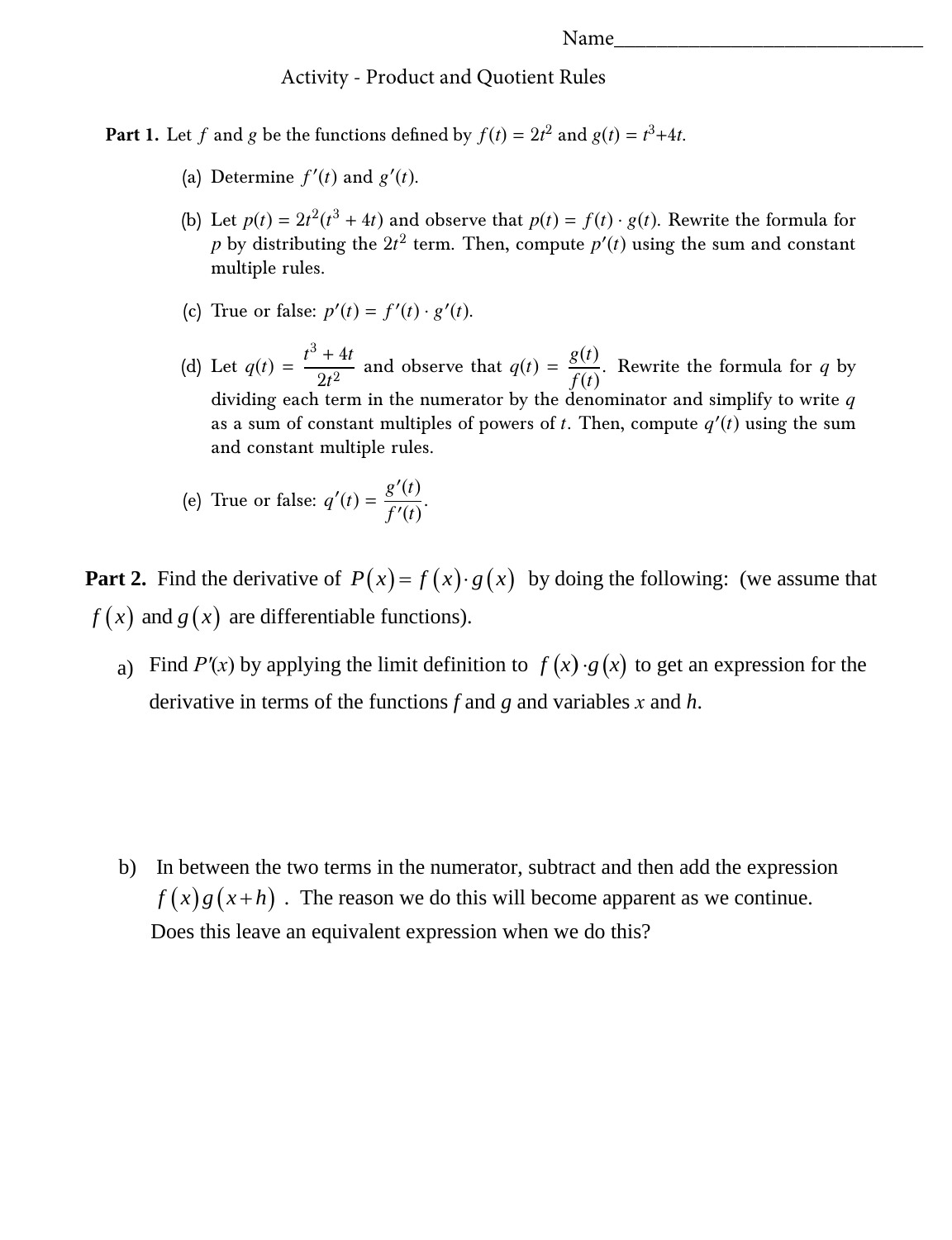- c) Split the resulting expression into two fractions, one using the first 2 terms of the numerator and the second using the last two terms. (Each fraction will have the same denominator).
- d) Apply limit properties to change this limit of sums into the sum of the limits.
- e) In each limit expression, factor the common factor out in front of the fraction.
- f) Apply limit properties to change the limit of the products into the products of the limits in these expressions.
- g) Do you recognize two of these limits?

Replace these limits with an equivalent derivative and simplify.

Complete the Product Rule below.

Product Rule: If *f* and *g* are differentiable functions, then their product  $P(x) = f(x) \cdot g(x)$  is also a differentiable function, and

$$
P'(x) =
$$